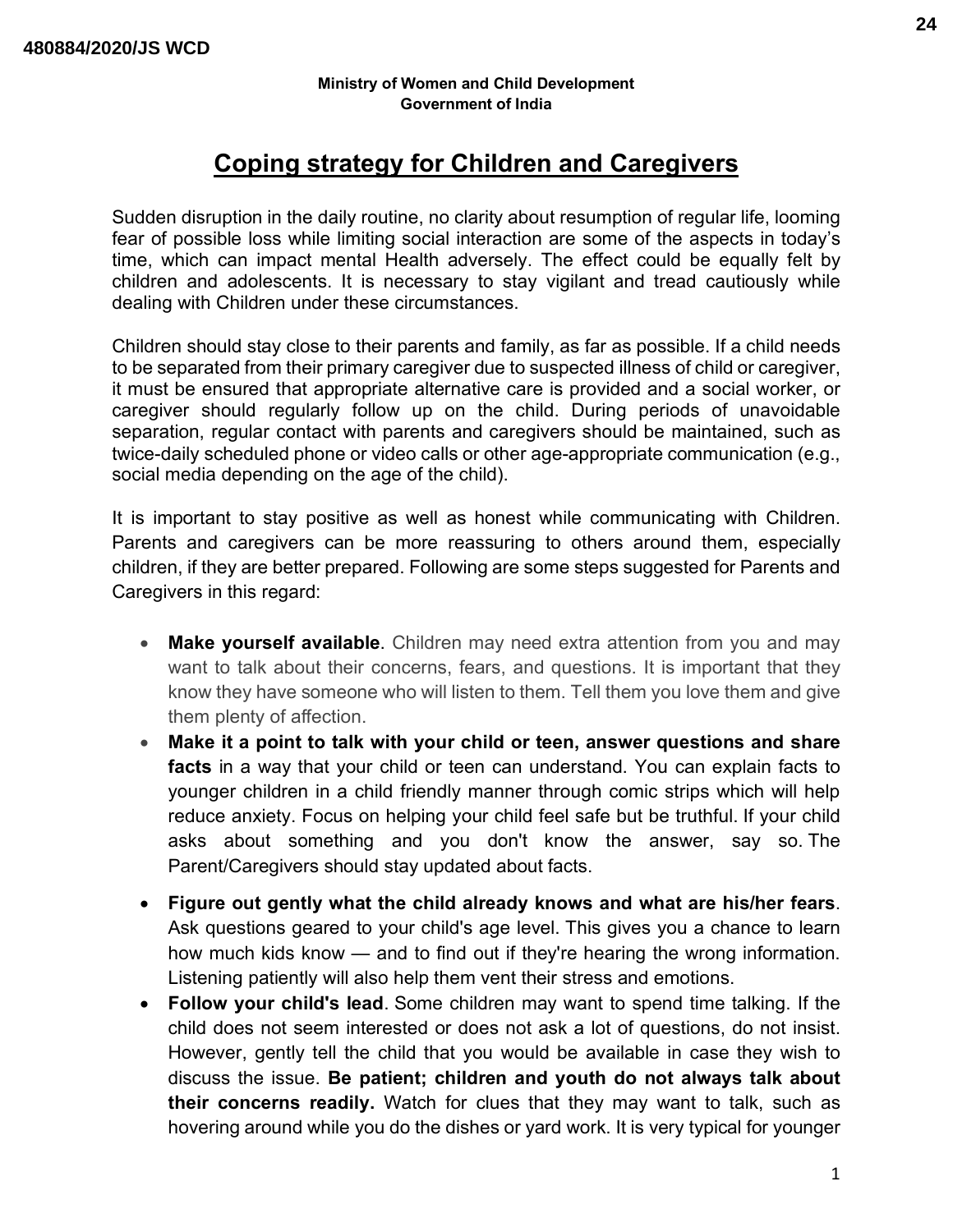#### **480884/2020/JS WCD**

children to ask a few questions, return to playing, then come back to ask more questions.

- **Remain calm and reassure your child or teen that they are safe**. Let them know it is ok if they feel upset. Share with them how you deal with your own stress so that they can learn how to cope from you.
- **Avoid blaming anyone for the situation**. It is important to avoid stereotyping any one group of people. Instead, explain the facts to the children in a scientific manner. State the truth honestly but refrain from exaggeration.
- **Limit your family's exposure to news coverage of specific event, including social media.** Children may misinterpret what they hear and can be frightened about something they do not understand. Speak to your child about how many stories on the Internet may be based on rumors and inaccurate information. Constantly watching updates on the status of specific events can increase anxiety. Developmentally inappropriate information (i.e., information designed for adults) can also cause anxiety or confusion, particularly in young children.
- **Put news stories in context**. Watch the news with your kids so you can filter what they hear. **When sharing information, it is important to make sure to provide facts** without promoting a high level of stress, remind children that adults are working to address this concern, and give children actions they can take to protect themselves.
- **Try to maintain regular routines**. If schools are closed, create a schedule for learning activities and relaxing or fun activities.
- **Discuss their role and contribution in staying safe.** Tell them it is possible for each one of us to protect ourselves and each other by maintaining personal hygiene and social distancing, which will help children feel in control.
- **Talk about all the things that are happening to keep people safe and healthy**. **Keep Explanations Age appropriate**. Elementary school children need brief, simple information that should balance facts with appropriate reassurances that their schools and homes are safe and that adults are there to help keep them healthy and to take care of them if they do get sick. Junior school children might ask specific questions about whether they are truly safe and they may need assistance separating reality from rumor and fantasy. Senior students are able to discuss the issue in detail and can be referred directly to appropriate sources of facts. Parents should provide honest, accurate, and factual information about the current status of specific issues. Having such knowledge can help them feel a sense of control.
- **Children often worry more about family and friends than themselves**. For example, if they hear that older people are more likely to be seriously ill, they might worry about their grandparents. Letting them call or Skype with older relatives can help them feel reassured about loved ones.
- **Socialize through social media**. Let children make video calls to their friends, cousins and loved ones. Seeing everyone safe and healthy will reduce anxiety and despair. It will also provide a platform for virtual entertainment while being isolated.